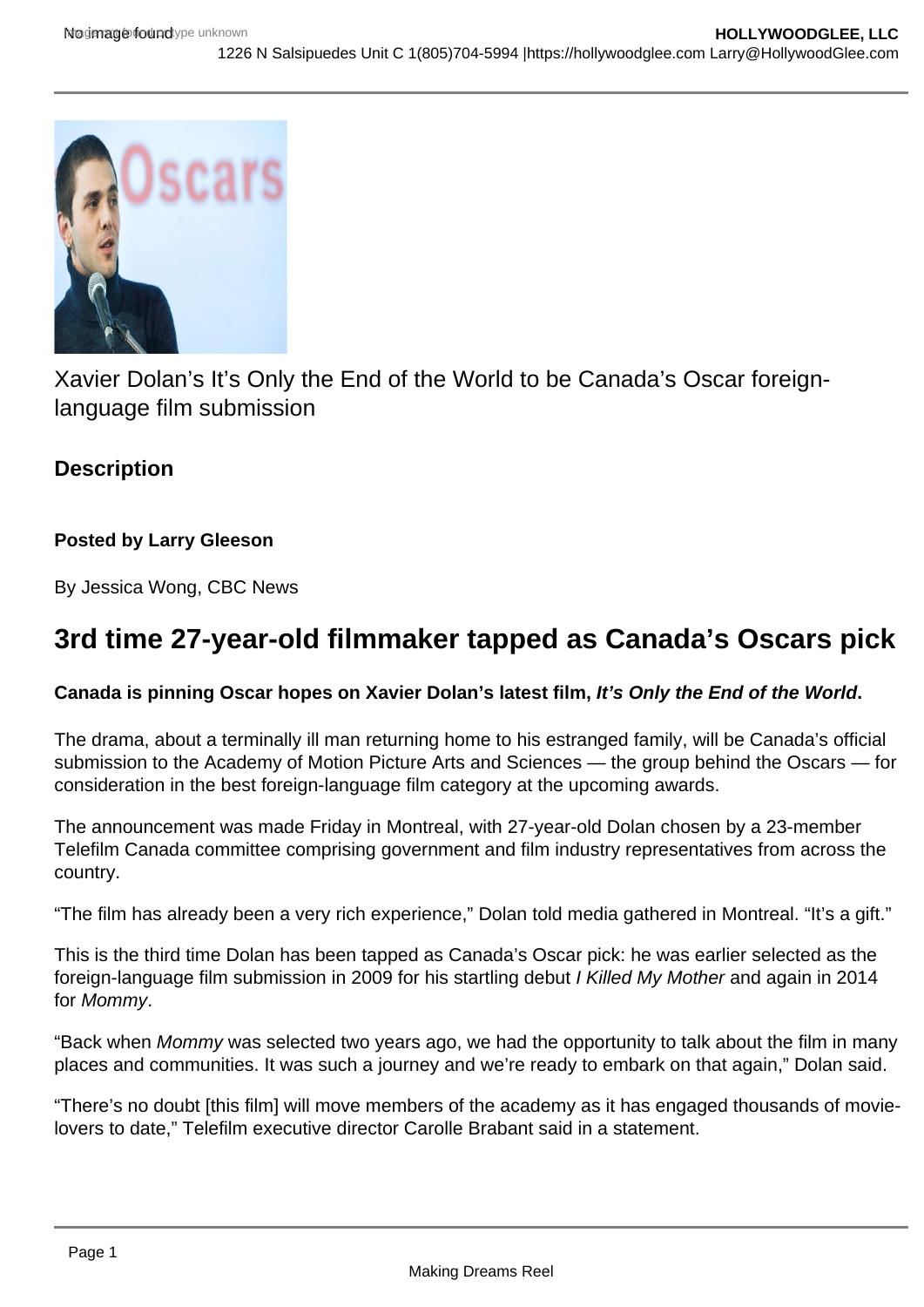

Marion Cotillard and Vincent Cassel play a marreied couple in Xavier Dolan's It's Only The End of the World (Photo credit: eOne)

Known in French as Juste la fin du monde, Dolan's drama is based on a play of the same name by the late French writer Jean-Luc Lagarce and features a star-studded cast of French actors, including Gaspard Ulliel, Léa Seydoux, Vincent Cassel, Nathalie Baye and Marion Cotillard.

The selection of Dolan is further vindication for the young filmmaker and the movie, which was panned by a host of American critics upon its debut at the Cannes Film Festival in May.

However, It's the End of the World closed Cannes by winning two awards — the prestigious Grand Prix and a prize from Cannes Ecumenical Jury — and earned a spot at the Toronto International Film Festival earlier this month.

"I don't think today is an appropriate day to cry over spilled milk," Dolan said Friday about past criticism.

"This is about what is next. Not what is gone already."

# **Canada's tradition of Francophone picks**

Oscar organizers limit the foreign-language film category to non-American productions that primarily feature dialogue in languages other than English.

Hence, Canada's choices have overwhelmingly been French, although we've also submitted Kim Nguyen's French- and Lingala-language child-solder tale War Witch, Deepa Mehta's Hindi-language romantic tragedy Water as well as Atanarjuat: The Fast Runner and The Necessities of Life, both starring main characters speaking Inuktituk.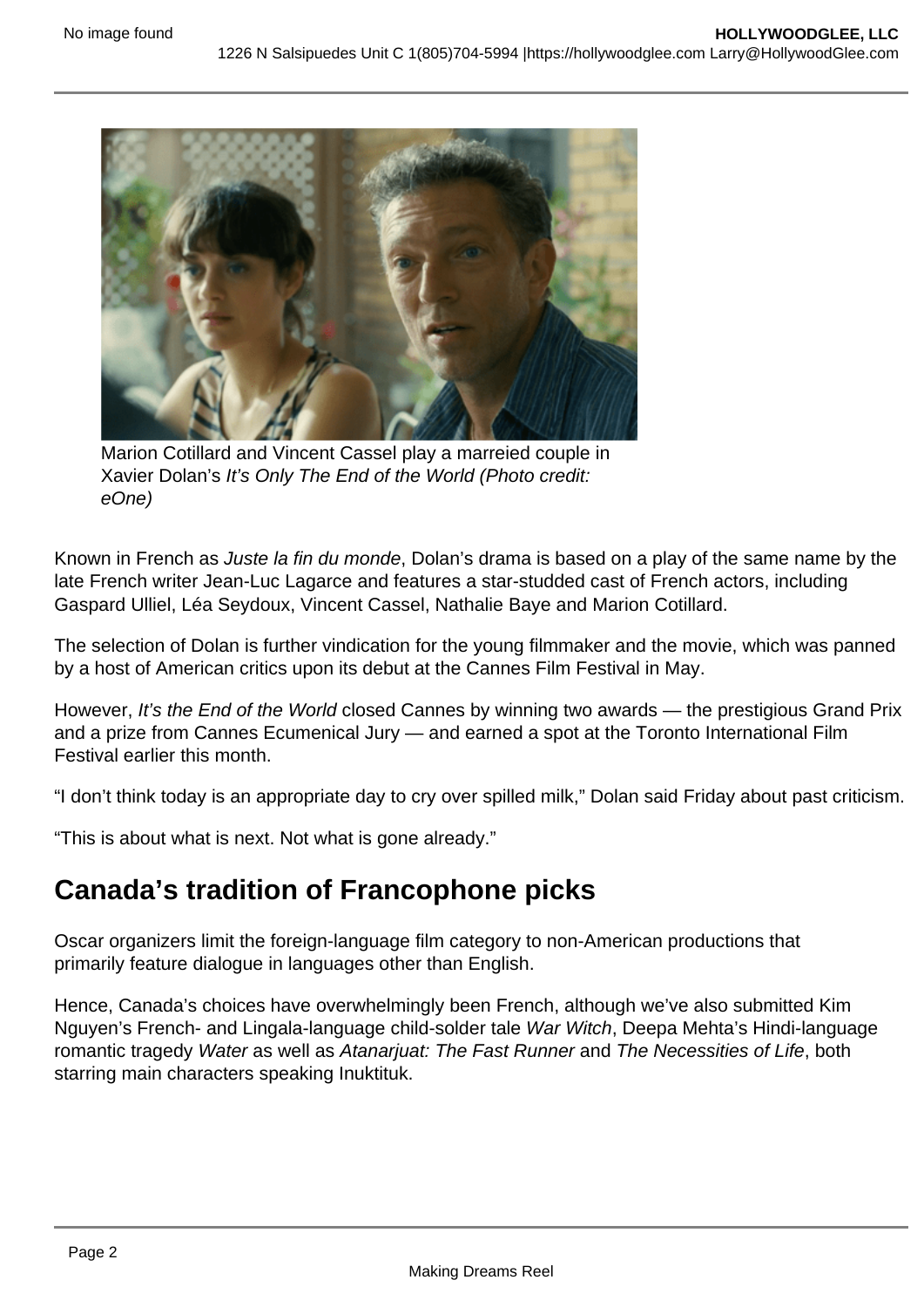

Canadian directors whose movies have been Canada's official picks for Oscar best foreign-language film consideration include, from left, Denis Villeneuve, Xavier Dolan, Deepa Mehta, Zacharias Kunuk and im Nguyen (Canadian Press)

Canada's past three submissions for Oscar consideration were:

- Félix et Meira, Maxime Giroux's French and Yiddish-language drama about an unlikely romance
- Mommy, Dolan's celebrated French-language mother-son drama
- Gabrielle, Louise Archambault's French-language coming-of-age tale about a developmentally challenged woman.

Over the years, Canada has made the foreign-language film Oscar short list seven times, most recently in 2013 for Nguyen's War Witch. Past contenders have also included Monsieur Lazhar (directed by Philippe Falardeau), Incendies (directed by Denis Villeneuve) and Mehta's Water.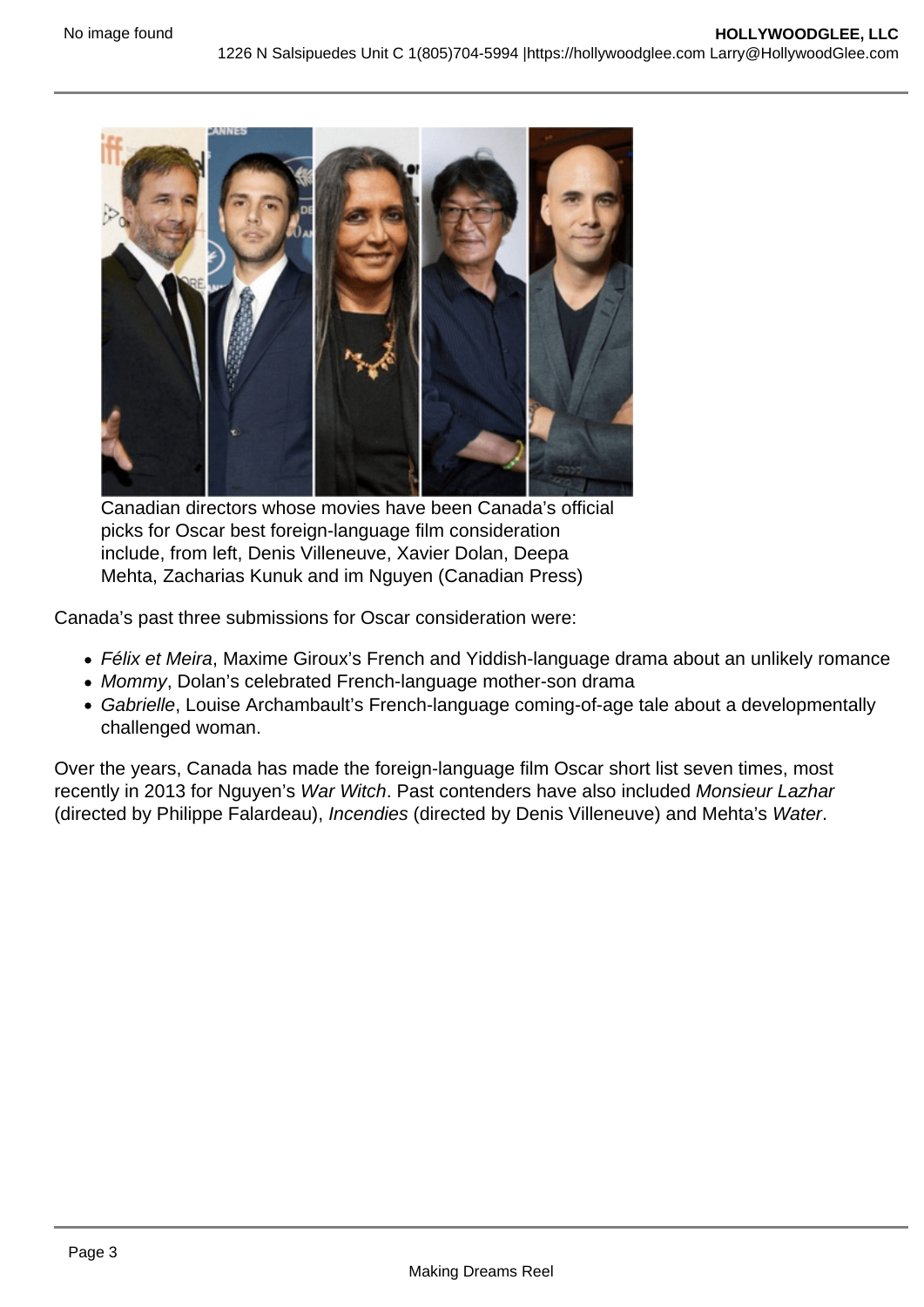Quebec filmmaker Denys Arcand is Canada's lone foreignlanguage film Oscar-winner. He picked up the prize in 2004 for his film The Barbarian Invasions, which was his third movie nominated in the category. (Photo from Getty Images

The country's lone foreign-language Oscar winner, however, is Denys Arcand, who triumphed with 2003's The Barbarian Invasions after having previously been a contender for his films The Decline of the American Empire and Jesus of Montreal.

Nominations for the 89th Academy Awards will be announced Jan. 24, 2017, with the awards gala to follow on Feb. 26.

(Source: [http://www.cbc.ca\)](http://www.cbc.ca)

**Category** 

- 1. #NBFF
- 2. Cannes
- 3. Toronto International Film Festival